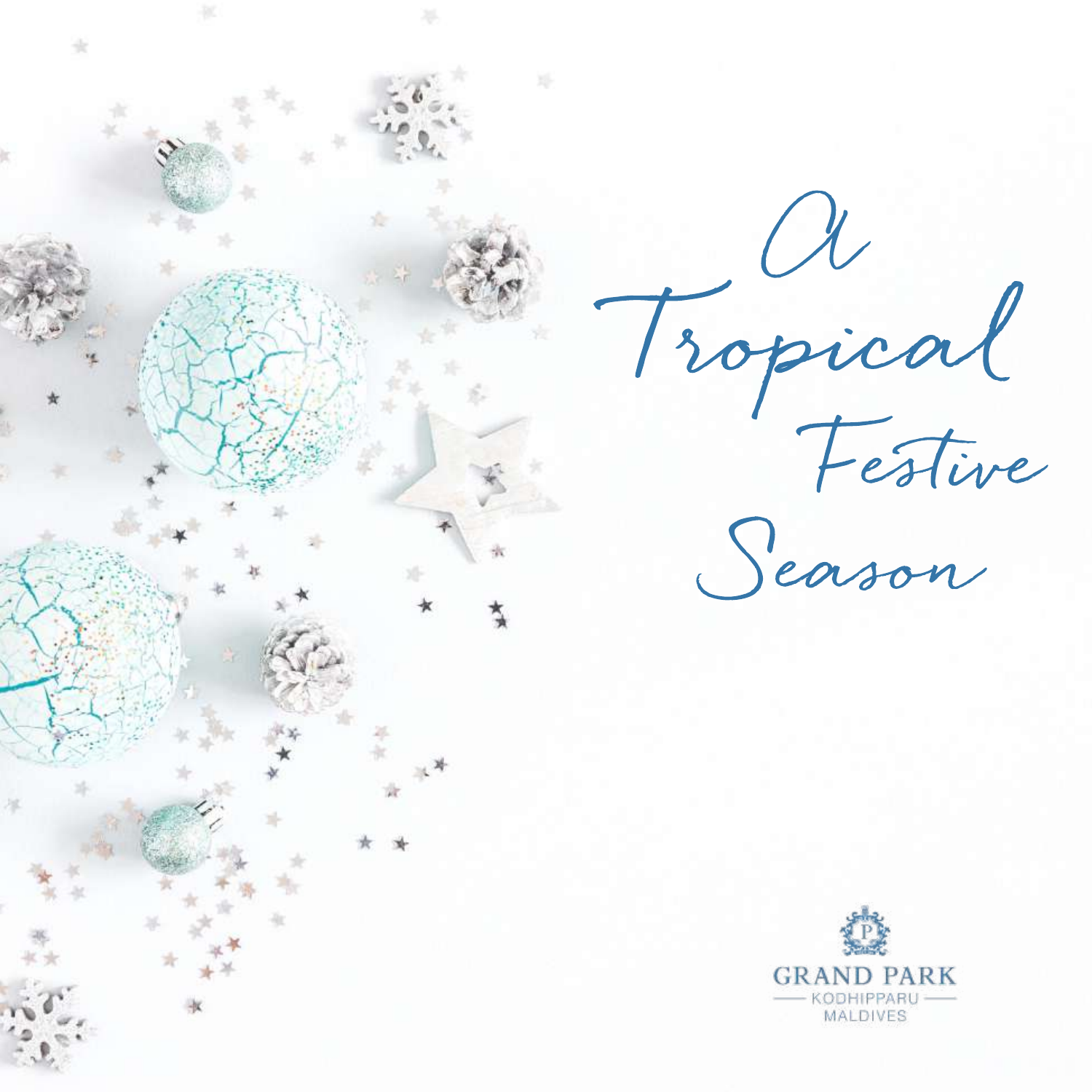Welcome to paradise on earth

at the most wonderful time of the year.

Soak in the sun, dip in the pristine water and enjoy the amazing sunsets. It's the perfect time to create memories with loved ones on our beautiful island. Our team has prepared an endless festive programme of exciting activities, culinary experiences and fun active sessions for the young ones. So, whether you are with the whole family, good friends, or just the two of you, we will make this holiday an unforgettable one for you.

We wish you a sparkling festive season full of love and wonderful memories from the Grand Park Kodhipparu, Maldives team.

**Raffaele Solferino - General Manager**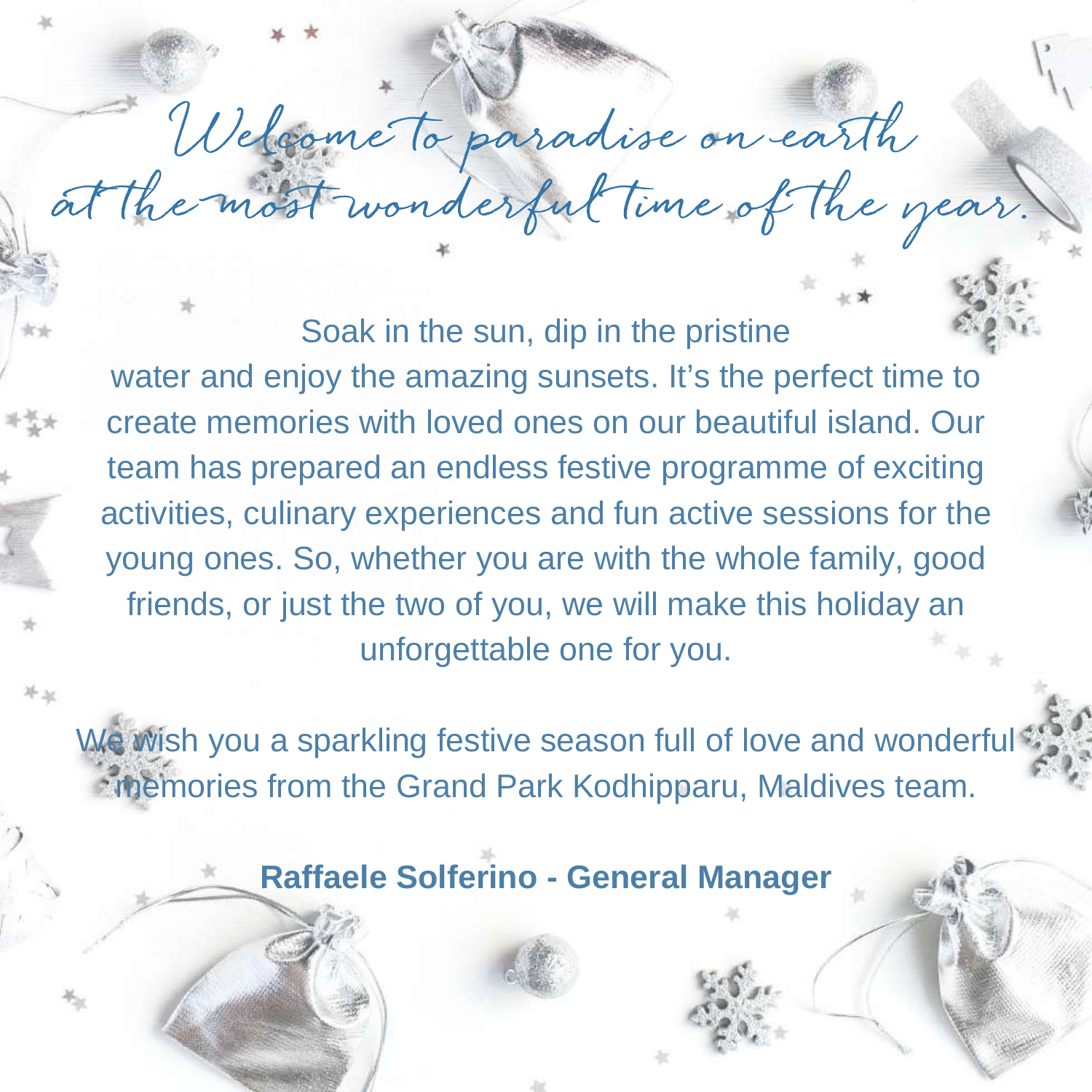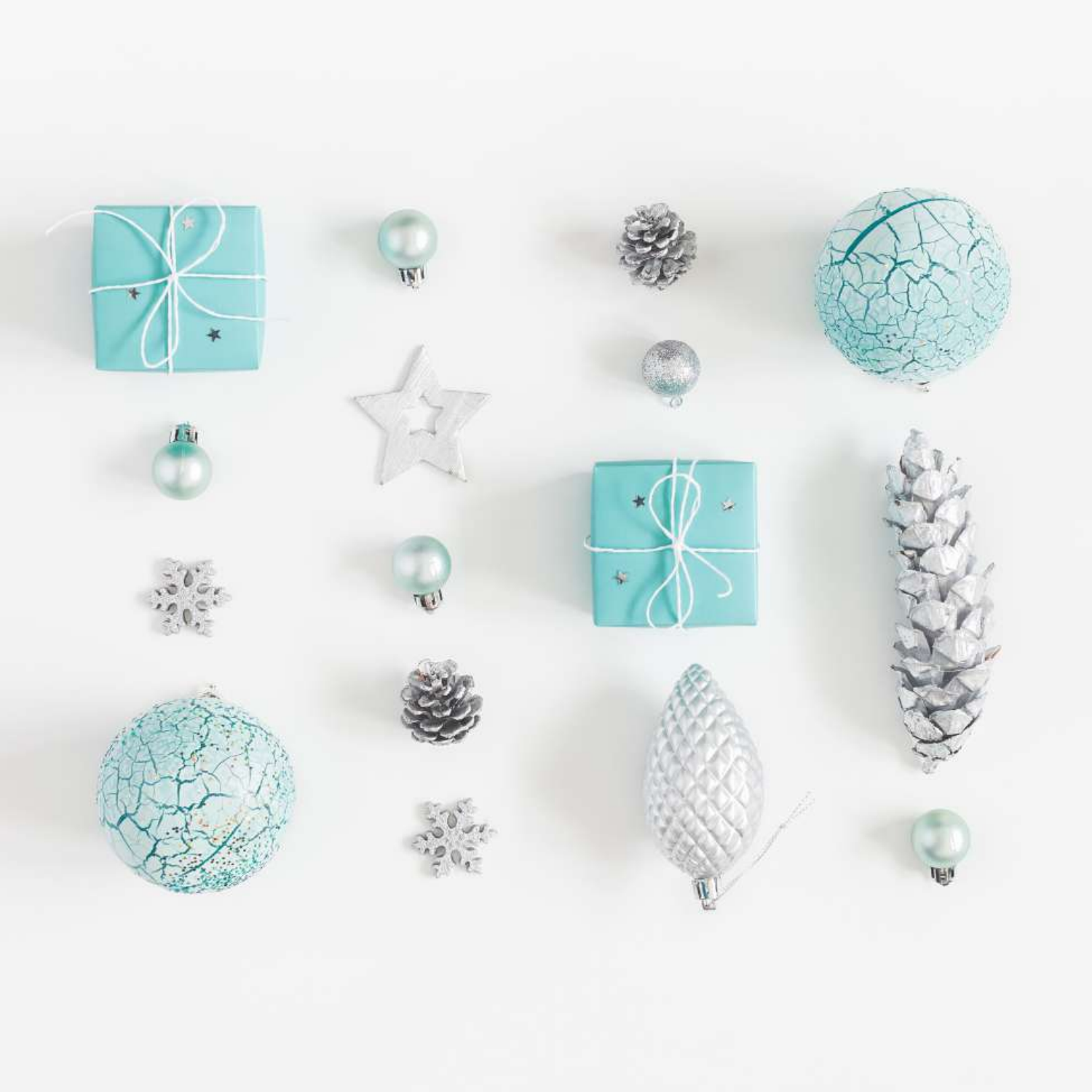

Meet

Chef Bernard Leprince

Bernard Leprince, a giant amongst French haute cuisine has over 40 years' experience, working in some of the world's top kitchens, including Fouquet's on the Champs-Elysées in Paris and in the kitchens of the King of Morocco. He has been awarded France's Legion of Honour for his services to the industry and regarded a stalwart of traditional French cooking.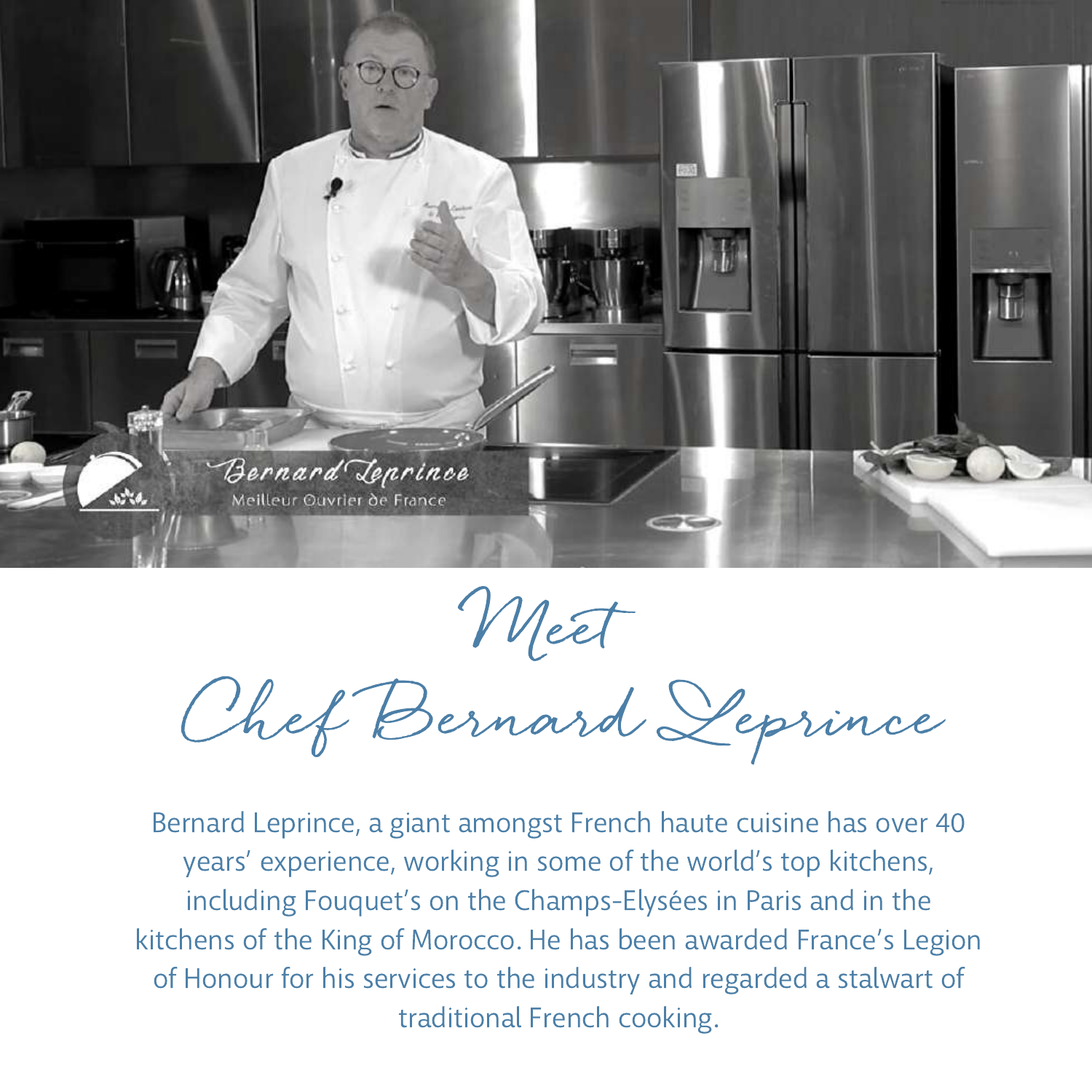

the art of dining

# Chef Bernard Leprince

Seven Exclusive Dinners From 20th December to 26th December 2019 at FireDOOR

> 3 Course Menu - \$85++ per person 4 Course Menu - \$95++ per person 5 Course Menu - \$110++ per person

For bookings, please dial "0" from your villa or contact your lifestyle host Limited seats available. Advance reservations essential and on first come first serve basis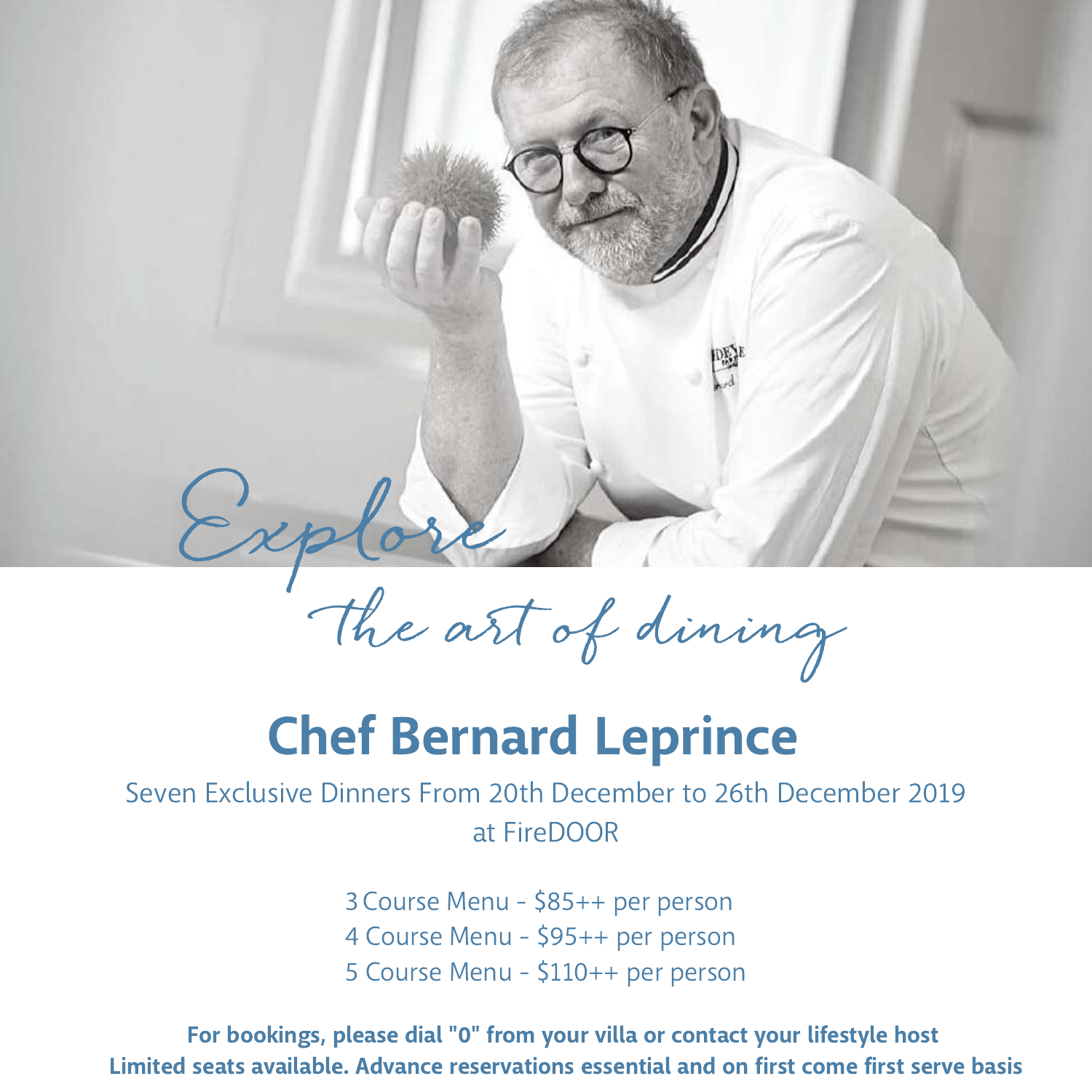Monday

23rd December 2019

### **Christmas Tree Lighting Ceremony**

Join us for the Christmas Tree lighting ceremony to mark the start of the festive season at Grand Park Kodhipparu, Maldives. Sip your favourite cocktail while enjoying the beautiful glistening lights with your loved one or family.

#### **17:30 – 19:30 at The Beach Club**

### **Festive Tropical BBQ**

Fresh meat and seafood grilled to perfection, live on the sandy beach. Look up at the star studded sky with only the sonorous sound of the sea.

#### **19.30 - 22.00 at Breeze Beach \$145++**

### **Activities**

**08:00 -** House Reef Snorkeling at Beach Club. **10:00 -** Water Scavenger hunt at Kids Club **10:00 -** Full Body Stretching at Beach Club **15:00 -** Abdominal Exercise at Beach Club **11:00 -** How to create the spa ambiance in your own home at the Spa **15:00 -** Coral Planting Activity at Beach Club **16:00 -** Mocktail Making at Kids Club **16:00 -** Christmas Sand art competition at Beach Club **17:00 -** Zumba at Breeze Beach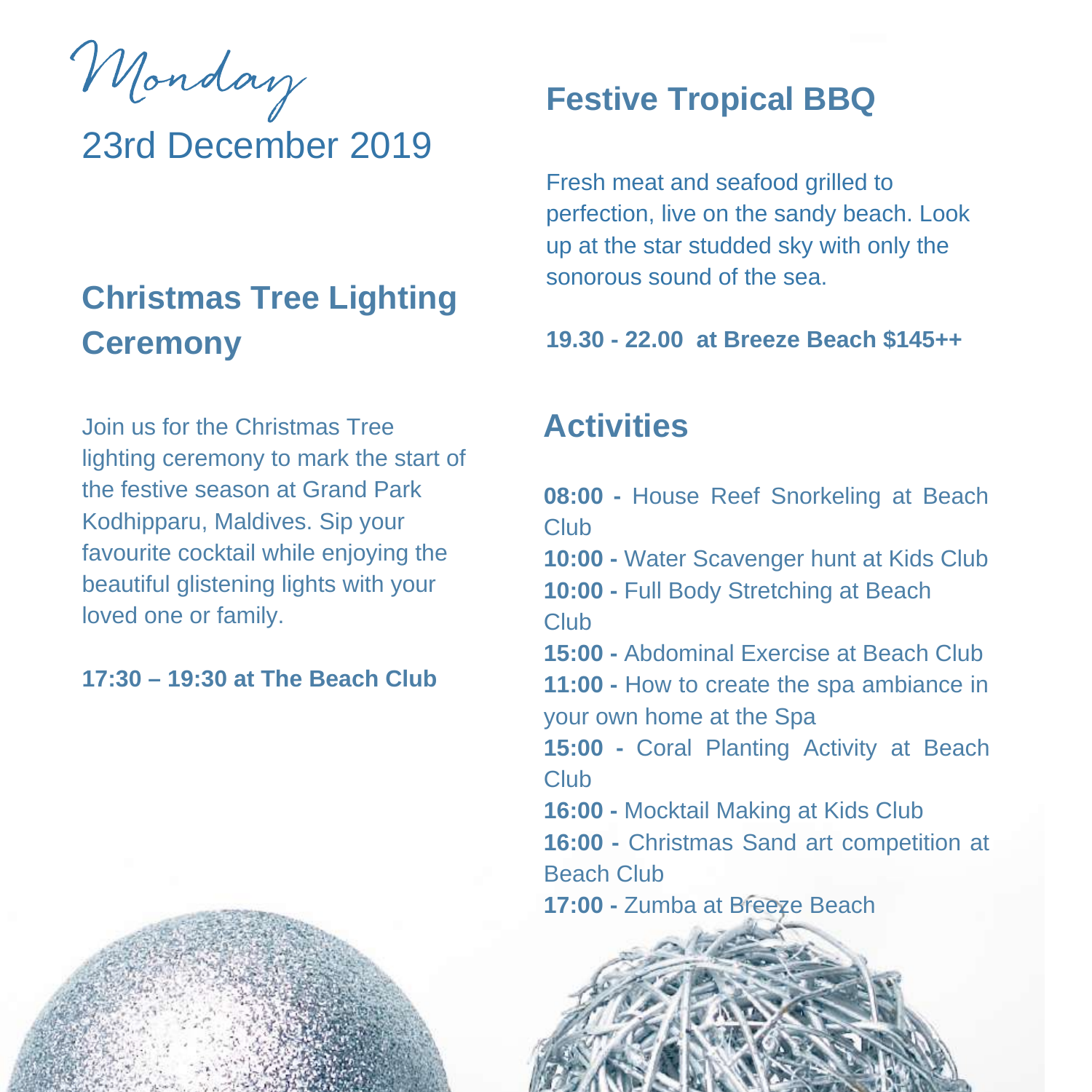Tuesday

### **Wine & Dine with Chef Bernard**

Enjoy an exclusively curated menu by Chef Bernard Leprince: Featuring some of his signature dishes, all paired with a beautiful wine selection.

**18:30 – 22:30 at Wine Cellar - Breeze Pool Side Dining & Bar Menu \$120++ per guest**

For bookings, please dial "0" from your villa or contact your lifestyle host

Limited seats available. Advance reservations essential and on first come first serve basis

### **Christmas Eve Buffet Dinner**

Indulge in an extensive and lavish buffet with the vibrant live cooking stations of International creations.

**19:00 – 22:30 at The Edge**

### **Activities**

**08:00 -** House Reef Snorkeling at Beach **Club 10:00 -** Abdominal Exercise at Beach Club **14:00 -** Henna Tattoo at Beach Club **15:00 -** Table Tennis Competition at Beach Club **16:00 -** Pizza Making at Kids Club **17:00 -** Beach fun with music & games at Breeze Beach **17:00 -** Zumba at Breeze Beach **18:30 -** Marine Life Presentation at Beach Club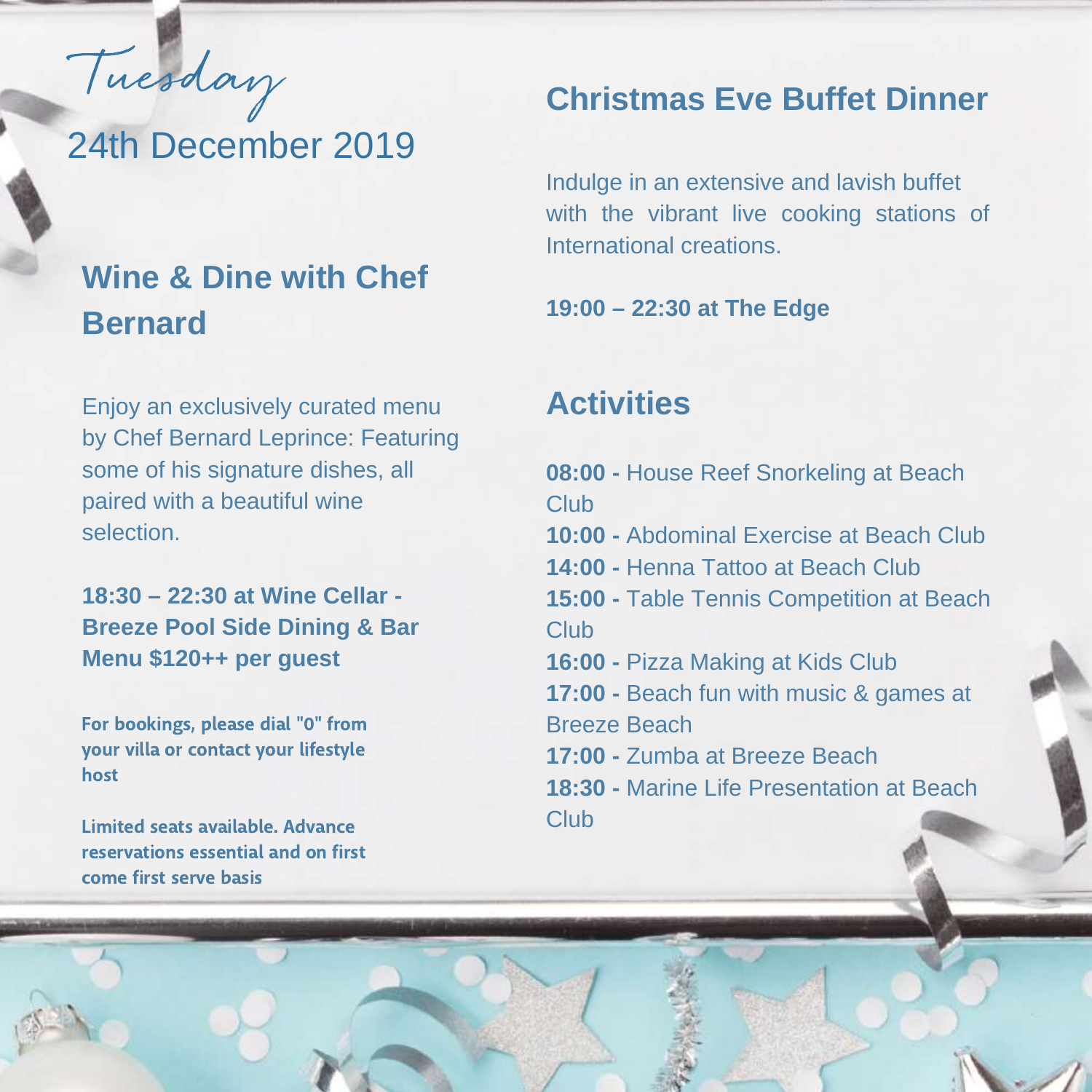Wednesday 25th December 2019

Scrumptious Breakfast Feast with our expansive Christmas Buffet.

**7:30 – 10:30 at The Edge Get Merry with Bloody Mary for \$10**

### **Festive Tropical BBQ**

Fresh meat and seafood grilled to perfection, live on the sandy beach. Look up at the star studded sky with only the sonorous sound of the sea.

**C 19.30 - 22.00 at Breeze Beach \$145++ hristmas Breakfast**

### **Meet The Man In Red And White....**

Special visit from the man himself, Be sure not to miss his unconventional arrival.

**15:30 at Breeze Beach**

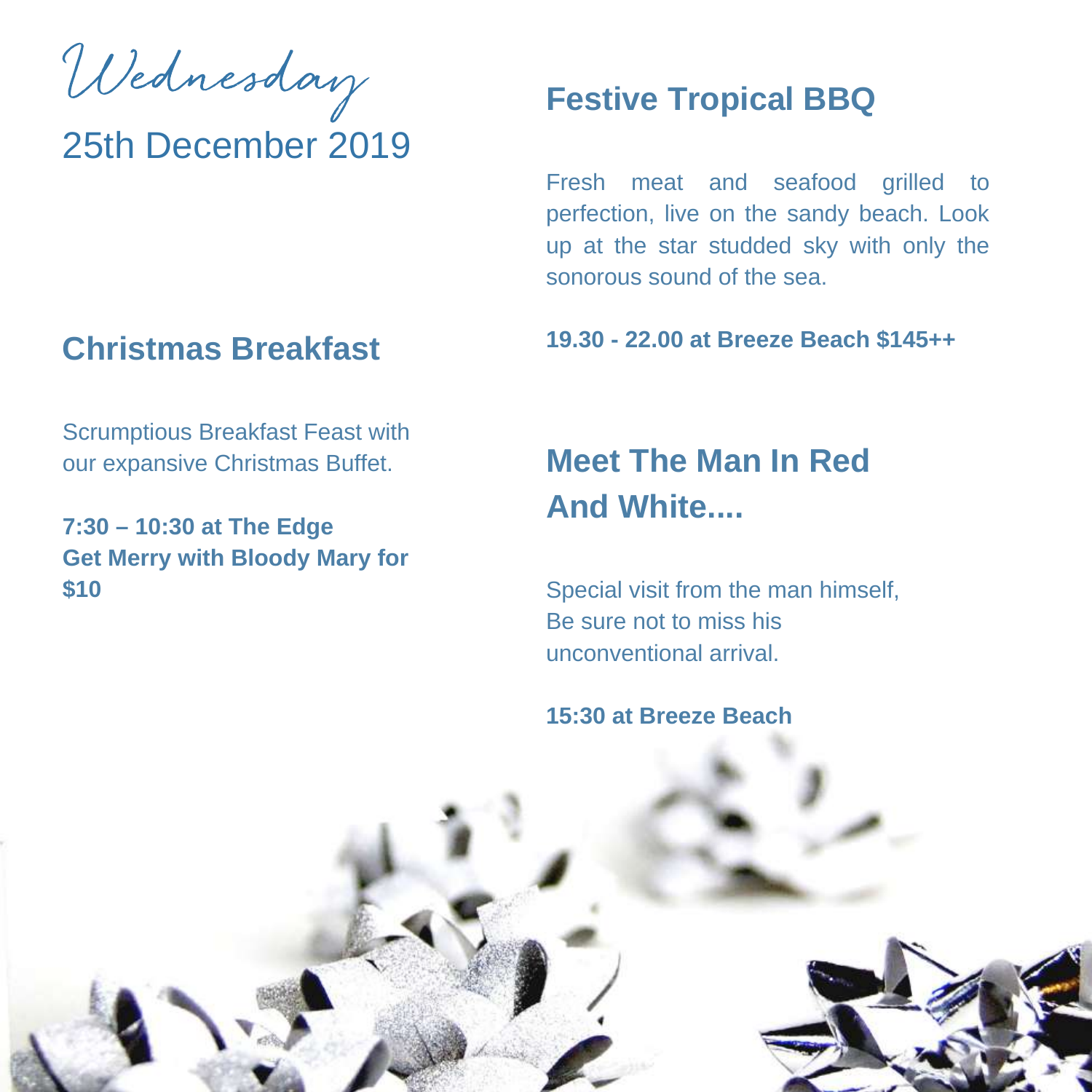Wednesday

### **Christmas Day Dinner**

Enjoy Delectable Christmas Buffet at The Edge

**19.30 - 22.00**

### **Breeze Brunch**

Enjoy al fresco dining by the pool, select your appetisers from our buffet followed by one main course from our special festive menu.

**12:00 onwards at Breeze Pool Bar & Dining \$40++**

### **Activities**

**08:00 -** House Reef Snorkeling at Beach Club **10:00 -** Full Body Stretching at Beach Club **11:00 -** Billiard Competition at Beach Club **11:00 -** Hand or Foot Reflexology Lesson at The Spa **15:30 - 17:30 -** Santa Claus is coming! Kids Party with Santa at Beach Club **18:00 -** Evening Walk & Run at Beach **Club**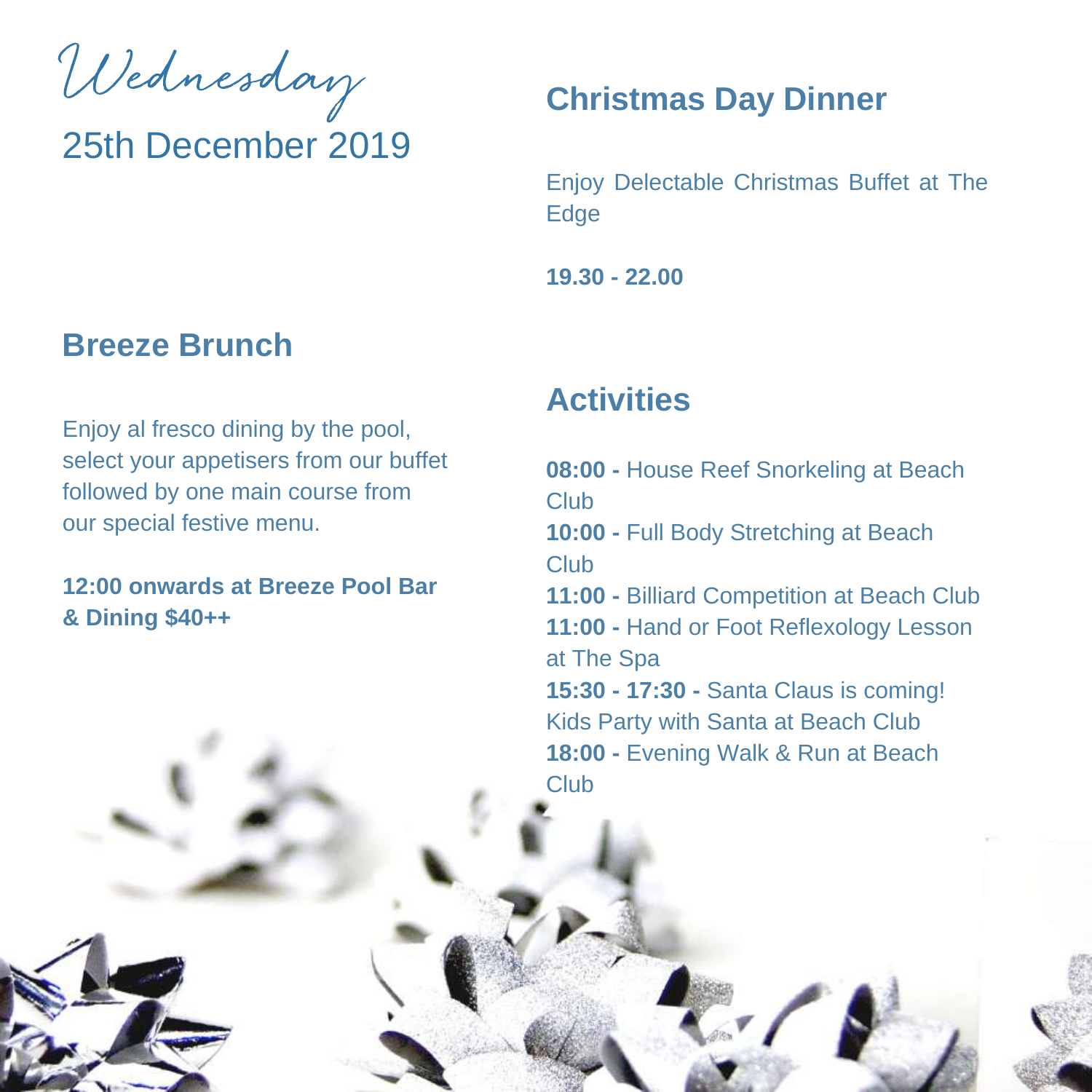Thursday

### **Movie Under The Stars**

End your day by watching a movie under the stars in the relaxed setting on the beach

#### **21:00 at Breeze Beach**

### **Chocolate Sampling**

Love Chocolate? We have created a special chocolate tasting event for you, come and indulge!

**16:00 - 17:30 \$35++ at Wine Cellar**

### **Activities 08:00 -** House Reef Snorkeling at Beach Club **10:00 -** Play Station Game Challenge at Beach Club **11:00 -** Tabata Workout at Fitness **Center 14:00 -** Henna Tattoo at Beach Club **16:00 -** Zumba at Breeze Beach **17:00 -** Cross Fit Exercise at Breeze **Beach 18:30 -** Marine Life Presentation at beach Club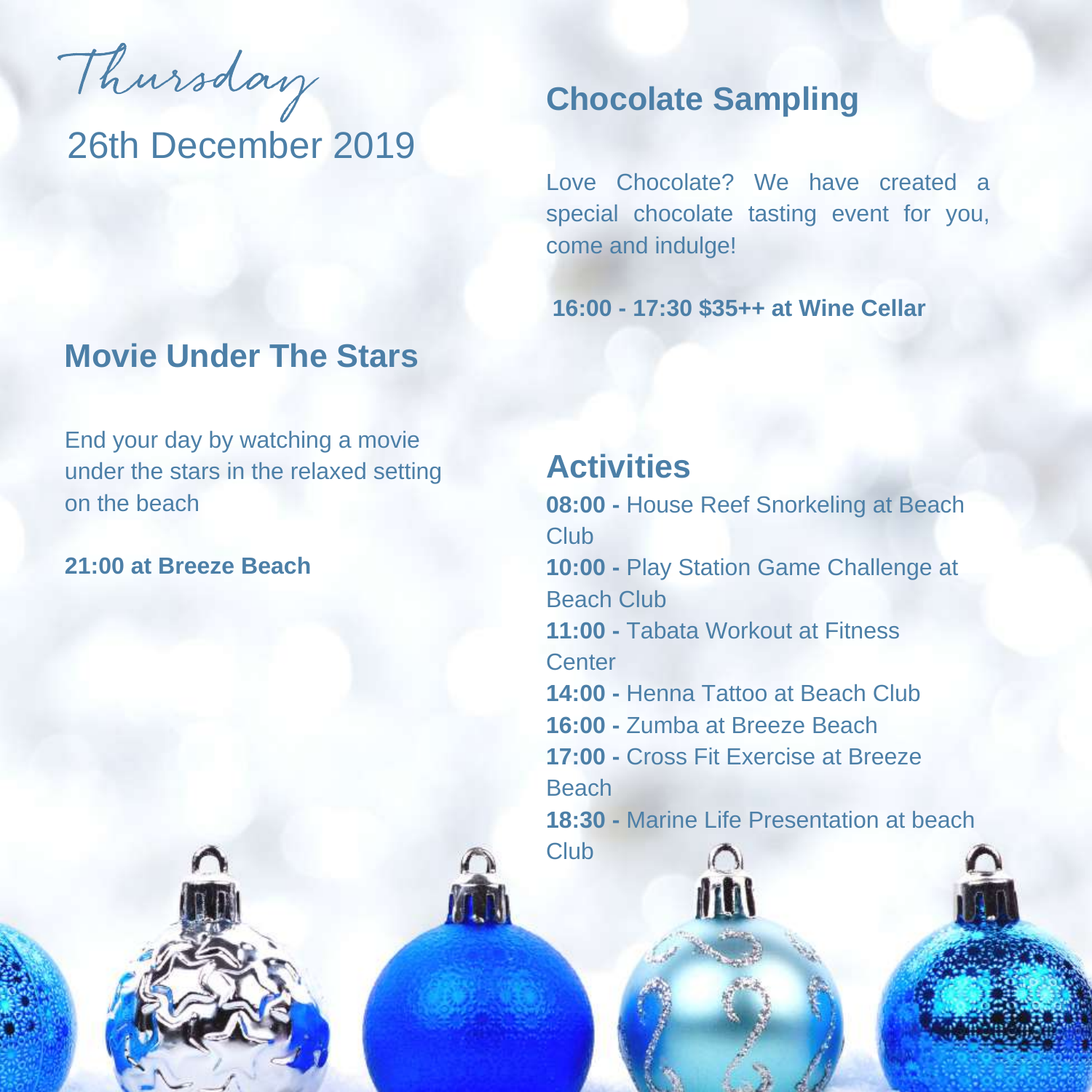Friday

### **Wine & Dine**

Savour an exclusively curated menu paired with fine wines.

**19:00 – 22:30 at Wine Cellar, Breeze Poolside Dining & Bar Menu \$120++ per guest**

For bookings, please dial "0" from your villa or contact your lifestyle host

Limited seats available. Advance reservations essential and on first come first serve basis

### **Activities**

**08:00 -** House Reef Snorkeling at Beach Club **10:00 -** Full Body Stretching at Beach Club **11:00 -** Abdominal Exercise at Beach Club **11:00 -** Basic Yoga Asana at Yoga Studio **15:00 -** Coral Planting Activity at Beach Club **17:00 -** Tai Chi Class at Beach Club **18:00 -** Evening Walk & Run at Beach Club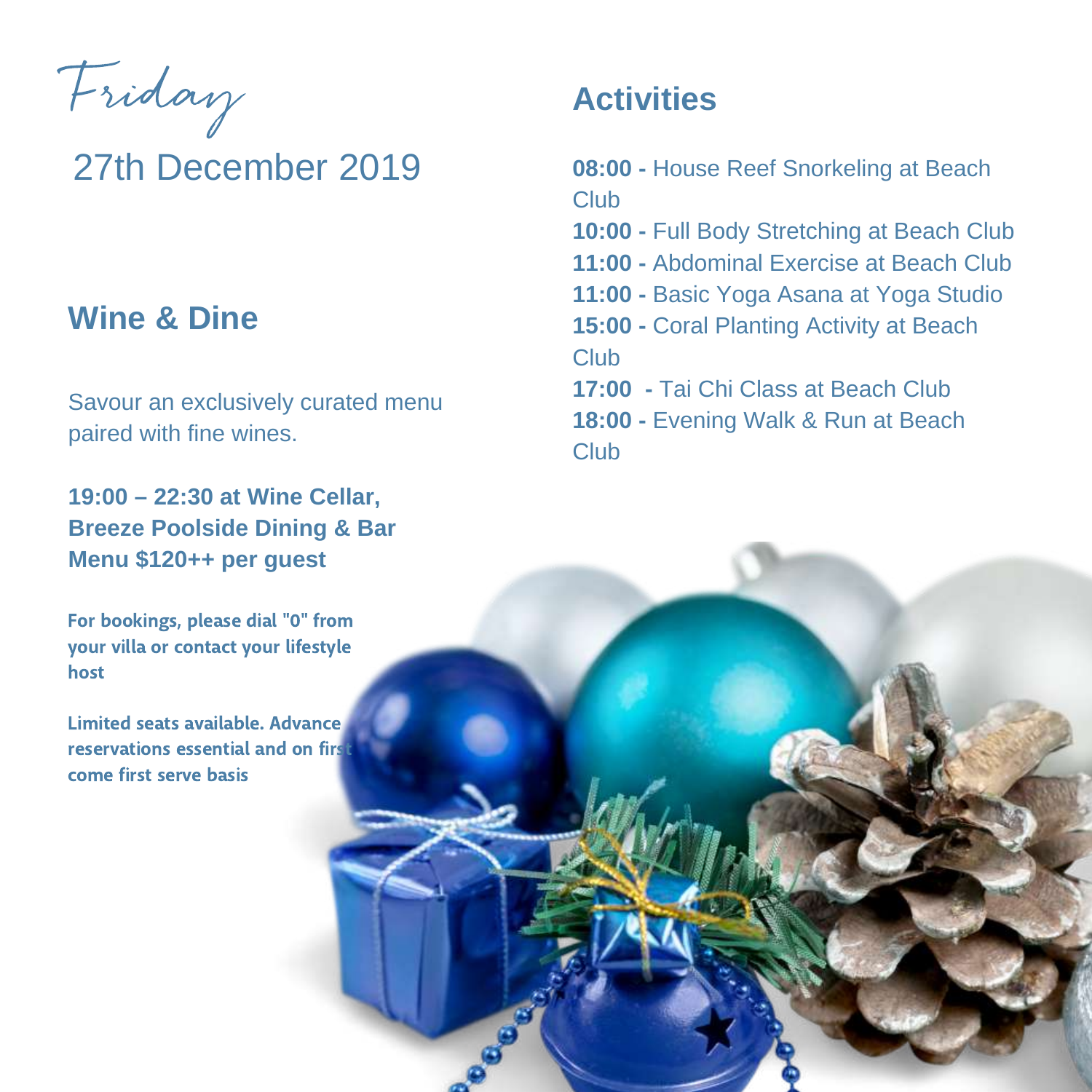Saturday

### **Mixologist Masterclass**

Learn all the tricks you need to make your favourite cocktails or mocktails, from muddling and mixing to shaking and stirring.

#### **16:00 - 17:30 \$45++ at Breeze Bar**

For bookings, please dial "0" from your villa or contact your lifestyle host

Limited seats available. Advance reservations essential and on first come first serve basis

### **Festive Tropical BBQ**

Fresh meat and seafood grilled to perfection, live on the sandy beach. Look up at the star studded sky with only the sonorous sound of the sea.

#### **19.30 - 22.00 at Breeze Beach \$145++**

### **Activities**

**08:00 -** House Reef Snorkeling at Beach Club **10:00 -** Water Scavenger hunt at Breeze Beach **16:00 -** Cupcake Decorating at Breeze Bar **18:30 -** Marine Life Presentation at Beach **Club**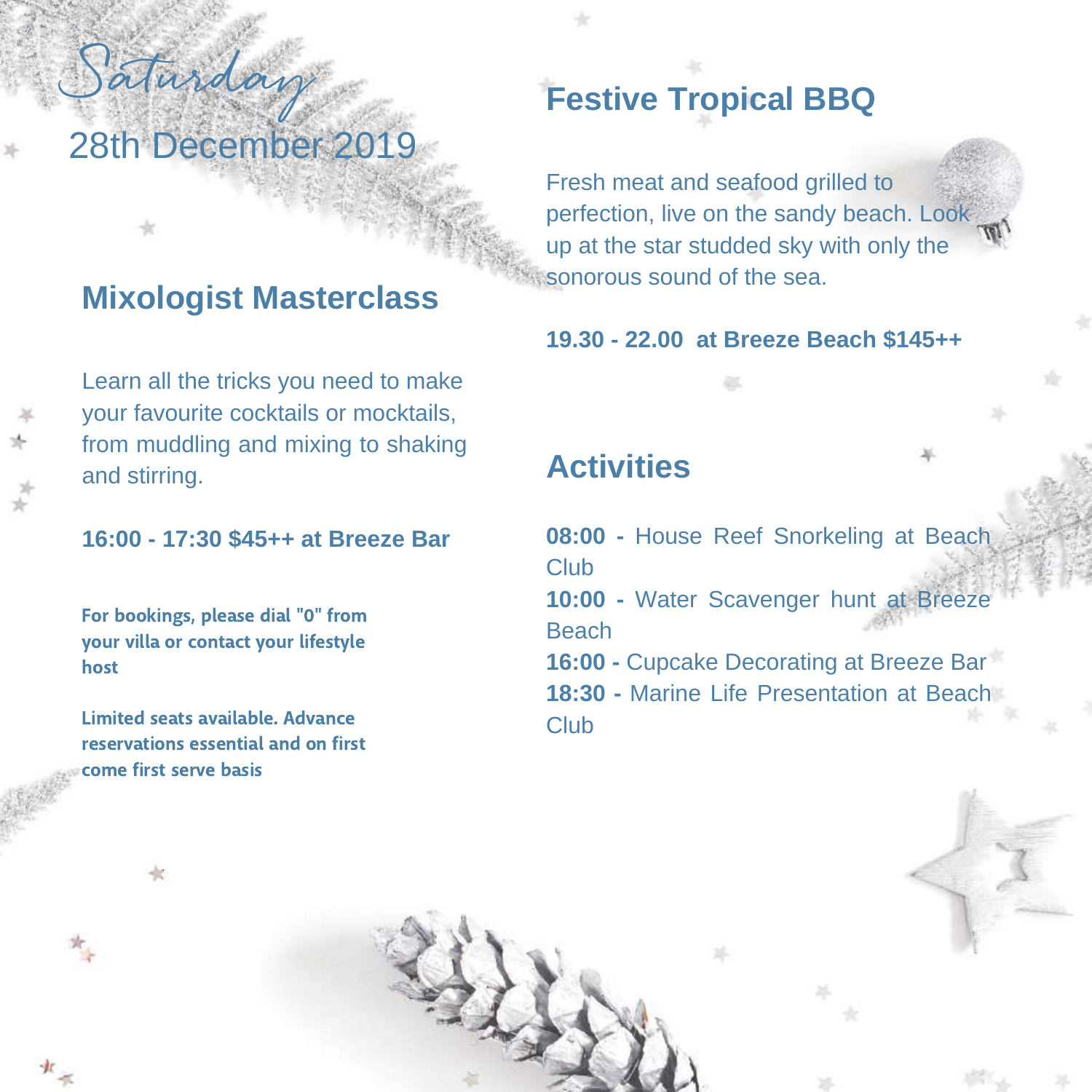Sunday

### **A Cheese and Wine Affair**

An exploration of cheese from the most popular regions, paired with the finest wine from our collections. It's an affair to remember.

**20:00 – 22:00 at Wine Cellar – Breeze Poolside Dining and Bar \$55++**

For bookings, please dial "0" from your villa or contact your lifestyle host

Limited seats available. Advance reservations essential and on first come first serve basis

### **Movie Under The Stars**

End your day by watching a movie under the stars in the relaxed setting on the beach

**21:00 at Breeze Beach**

### **Activities**

**08:00 -** House Reef Snorkeling at Beach

**11:00 -** Thai Massage Stretching basic lesson at The Spa **16:00 -** Amazing Race at Beach Club **17:00 -** Cross Fit Exercise at Breeze **Beach**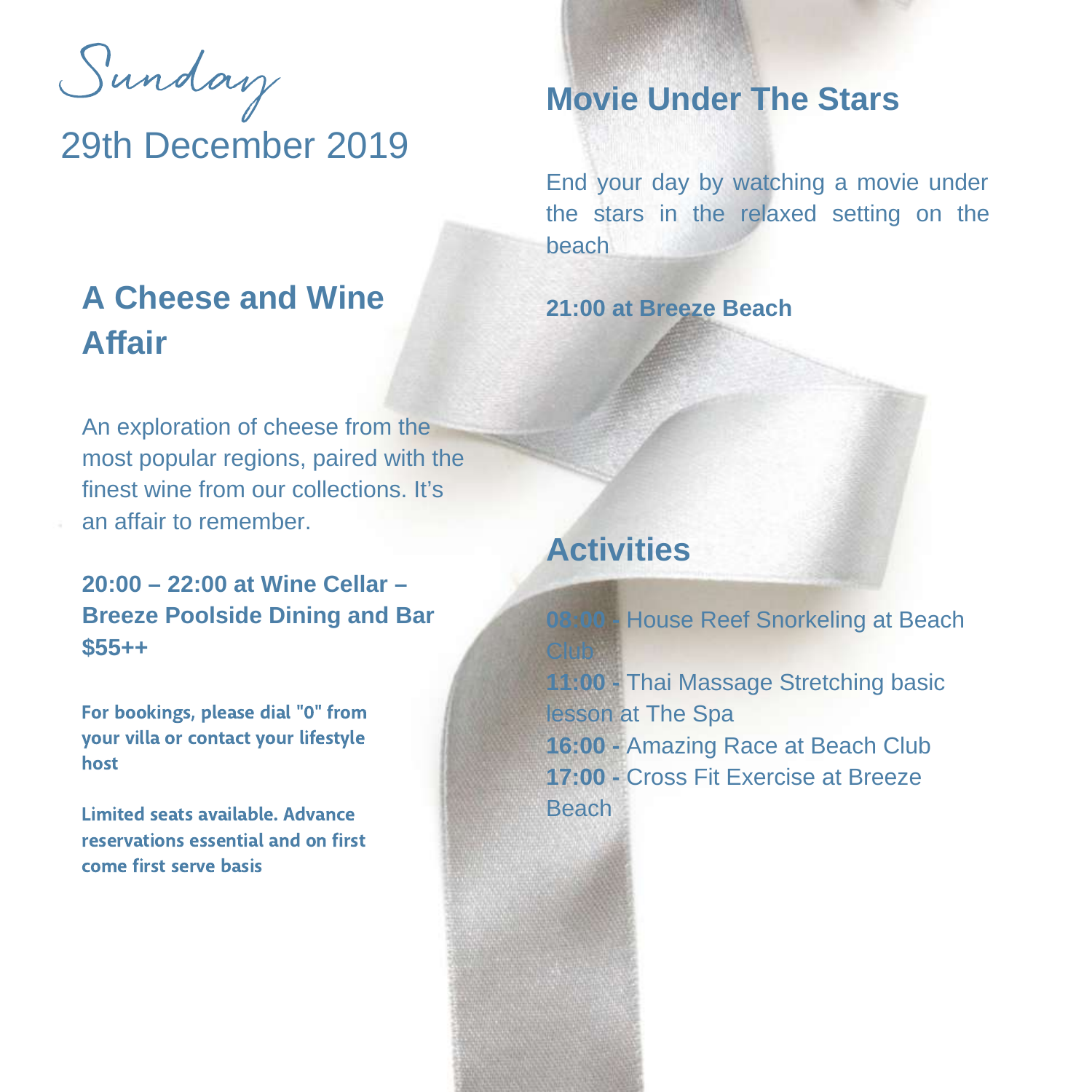Monday

### **Mixologist Masterclass**

Learn all the tricks you need to make your favourite cocktails or mocktails, from muddling and mixing to shaking and stirring.

#### **16:00 - 17:30 \$45++ at Breeze Bar**

### **Champagne Dinner**

Celebrate the upcoming change of year with an exclusively curated menu, all perfectly partnered with some perfectly chilled Champagne.

#### **19.30 - 22.00 at Wine Cellar at Breeze Poolside Dining & Bar \$145++ per guest**

### **Activities**

- **08:00 -** House Reef Snorkeling at Beach Club
- **10:00 -** Full Body Stretching at BeachClub
- **11:00 -** Abdominal Exercise at Beach Club
- **15:00 -** Water Scavenger hunt at Breeze Beach
- **16:00 -** Kids Mocktail Making
- **17:00 -** Zumba at Breeze Beach
- **18:30 -** Marine Life Presentation at Beach Club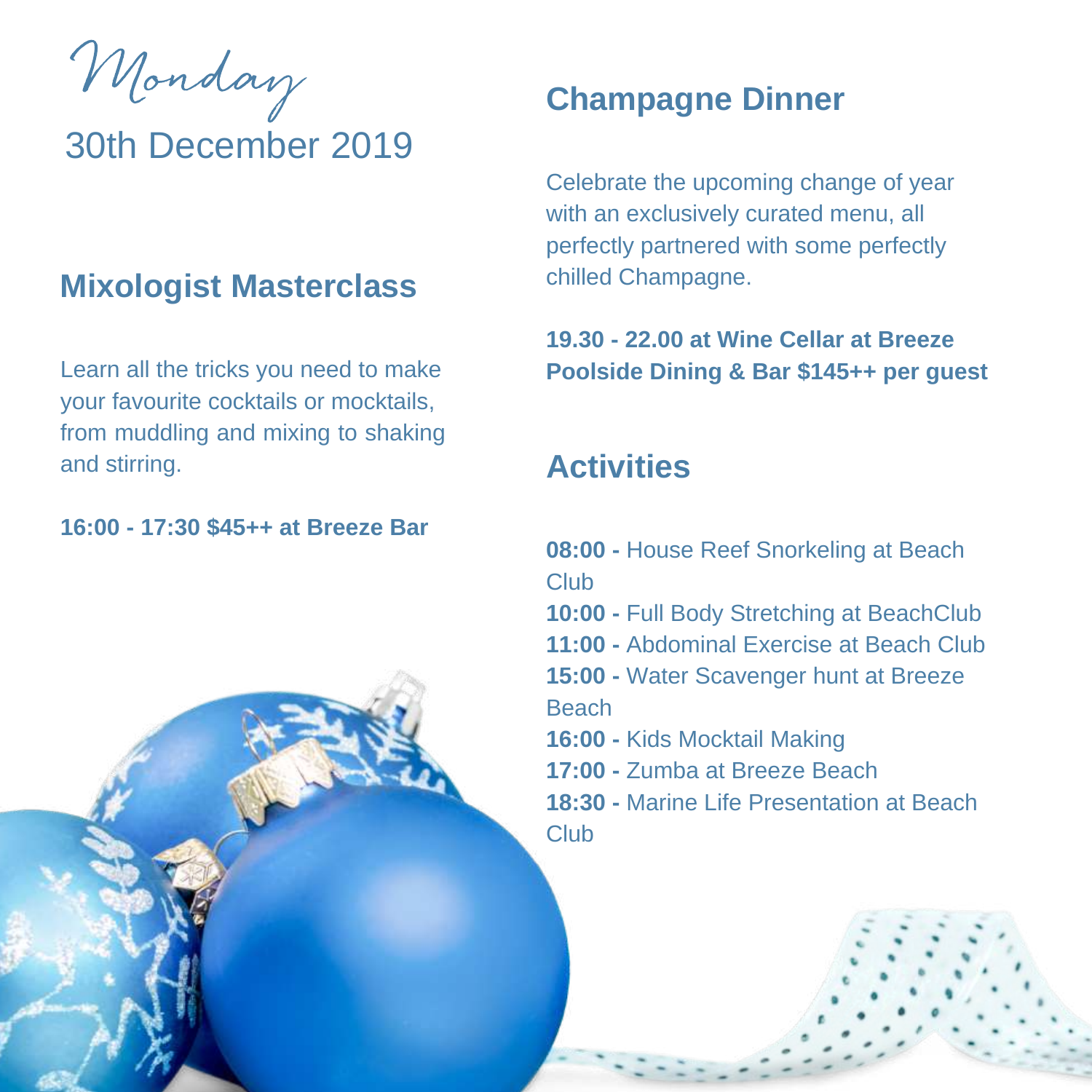Tuesday

### **New Year's Eve Buffet Dinner**

An abundant feast awaits! Feast in style and ring in a brand new year with an evening of fun, excitement and cheers!

**19:00 – 22:30 at The Edge**

### **New Year's Eve Champagne Dinner**

Celebrate the change of year with a degustation menu curated by our culinary team using the finest ingredients, accompanied by free flow of Taittinger Champagne.

**19.00 - 22.30 at Firedoor \$140++per couple**

### **Countdown Party**

Join us for the last party of the year, as we transform Breeze Beach into a party atmosphere, with live DJ.

Dance the night away to the music from our resident DJ, and raise your glass for a toast to welcome the New Year when the clock strikes midnight

**22:30 – 01:00 at Breeze Beach**

### **Activities**

**08:00 -** House Reef Snorkeling at Beach **Club 10:00 -** Henna Tattoo at Beach Club **11:00 -** Billiard Competition at Beach Club **11:00 -** Nail Art Lesson for little one at The Spa **15:00 -** Table Tennis Competition at Beach Club **15:00 -** Coral Planting Activity at Beach club **16:00 -** Pizza Making at Breeze Bar **19:00 – 00:30 -** Kids Movie and Chill out at Kids Club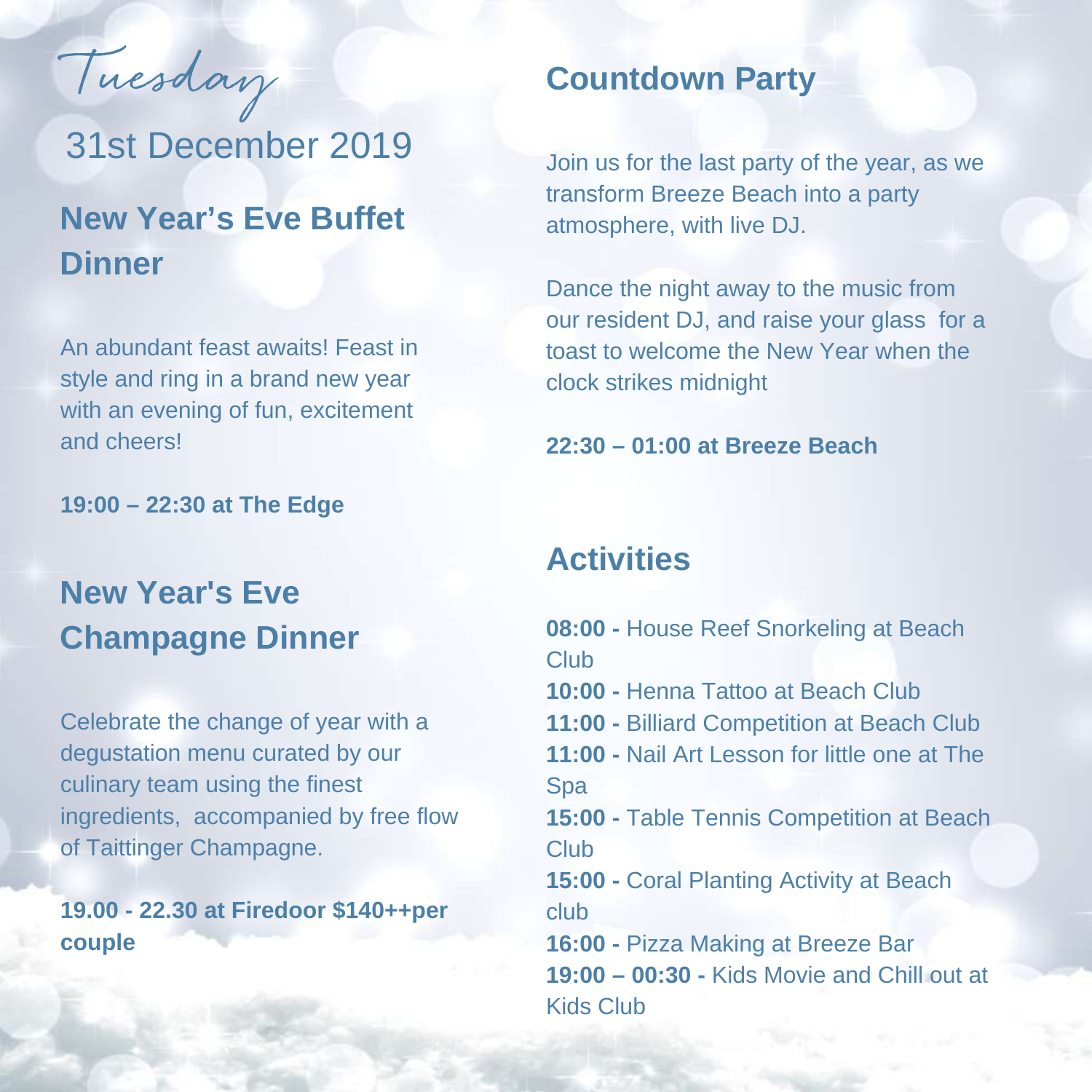Wednesday 1st January 2020

### **New Year's Breakfast Buffet**

Start your new year off with a bang with our fabulous breakfast and tasty dishes

**7:00 – 10:30 at The Edge**



Enjoy the special festive-themed fivecourse degustation menu featuring traditional seasonal favourites and delicacies, paired with the best wine & Cocktails.

#### **19.00 - 22.00 at Wine Cellar, Breeze Poolside Dining & Bar \$125++ per guest**

For bookings, please dial "0" from your villa or contact your lifestyle host . Limited seats available. Advance reservations essential and on first come first serve basis

### **Activities**

**08:00 -** House Reef Snorkeling at Beach **Club 10:00 -** Full Body Stretching at Beach Club **11:00 -** Abdominal Exercise at Beach Club **14:00 -** Billiard Competition at Beach Club **16:00 -** Tabata Workout at Fitness **Center 17:00 -** Zumba at Beach Club **18:00 -** Evening Walk & Run at Beach **Club 18:30 -** Marine Life Presentation at Beach Club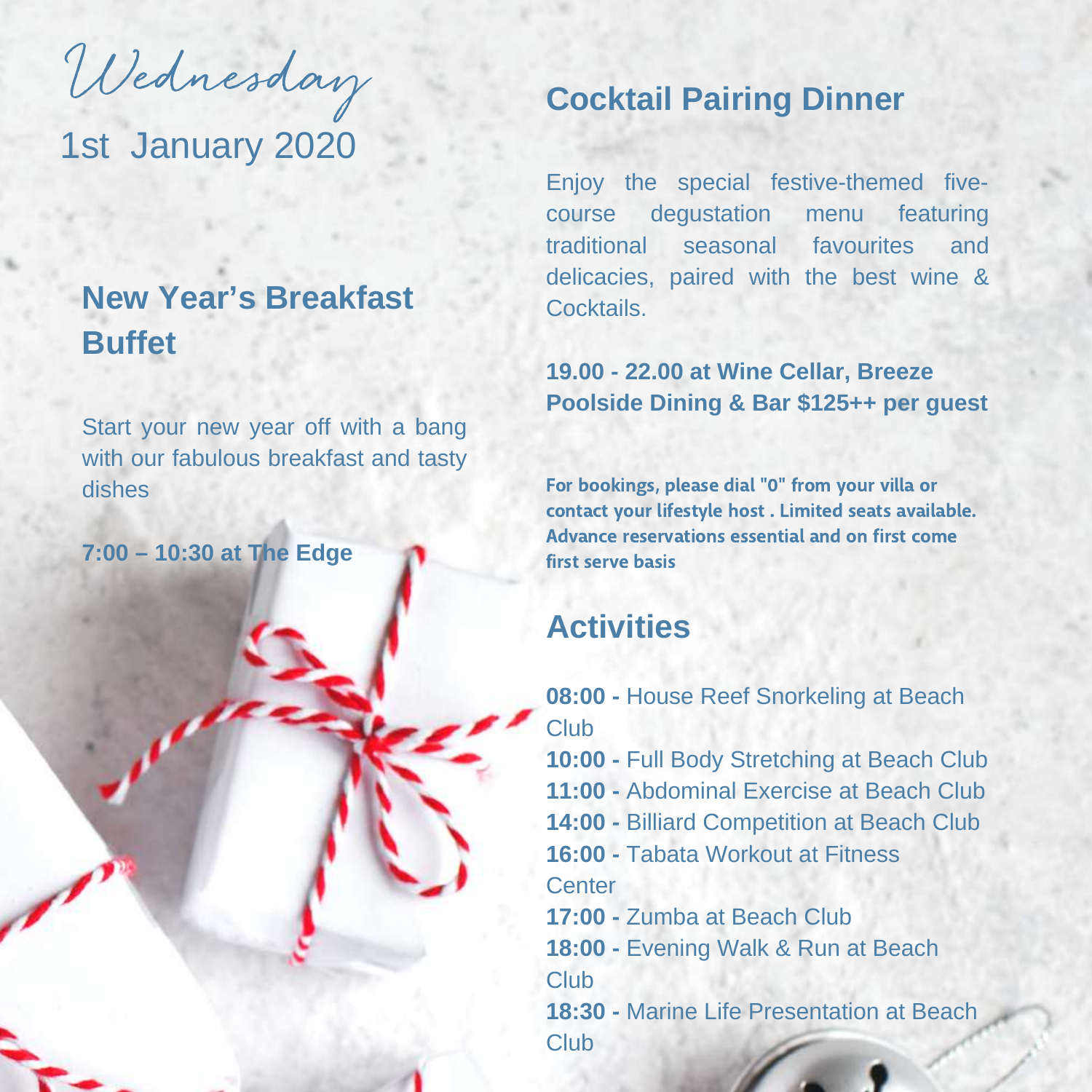Festive Spa Special

Valid from 21st DECEMBER 2019 – 2nd JANUARY 2020

Couple Celebration

#### Celebrate

the most wonderful moment of the year with your loved one and let us indulge you with a memorable wellness journey of body massage for complete relaxation, followed by revitalizing body wrap and an organic facial treatment and romantic luxury champagne bath with glass of champagne and praline chocolate for the sweet ending.

110 minute | \$370 per couple

Couple Rendezvous

#### Luxury

spa package for two, including foot ritual, relaxing full body massage using chocolate butter, chocolate body wrap, a nourishing facial and romantic chocolate milk bath for pure relaxation. A sweet treats of a glass of red wine and chocolate praline will be served.

110 minute | \$370 per couple